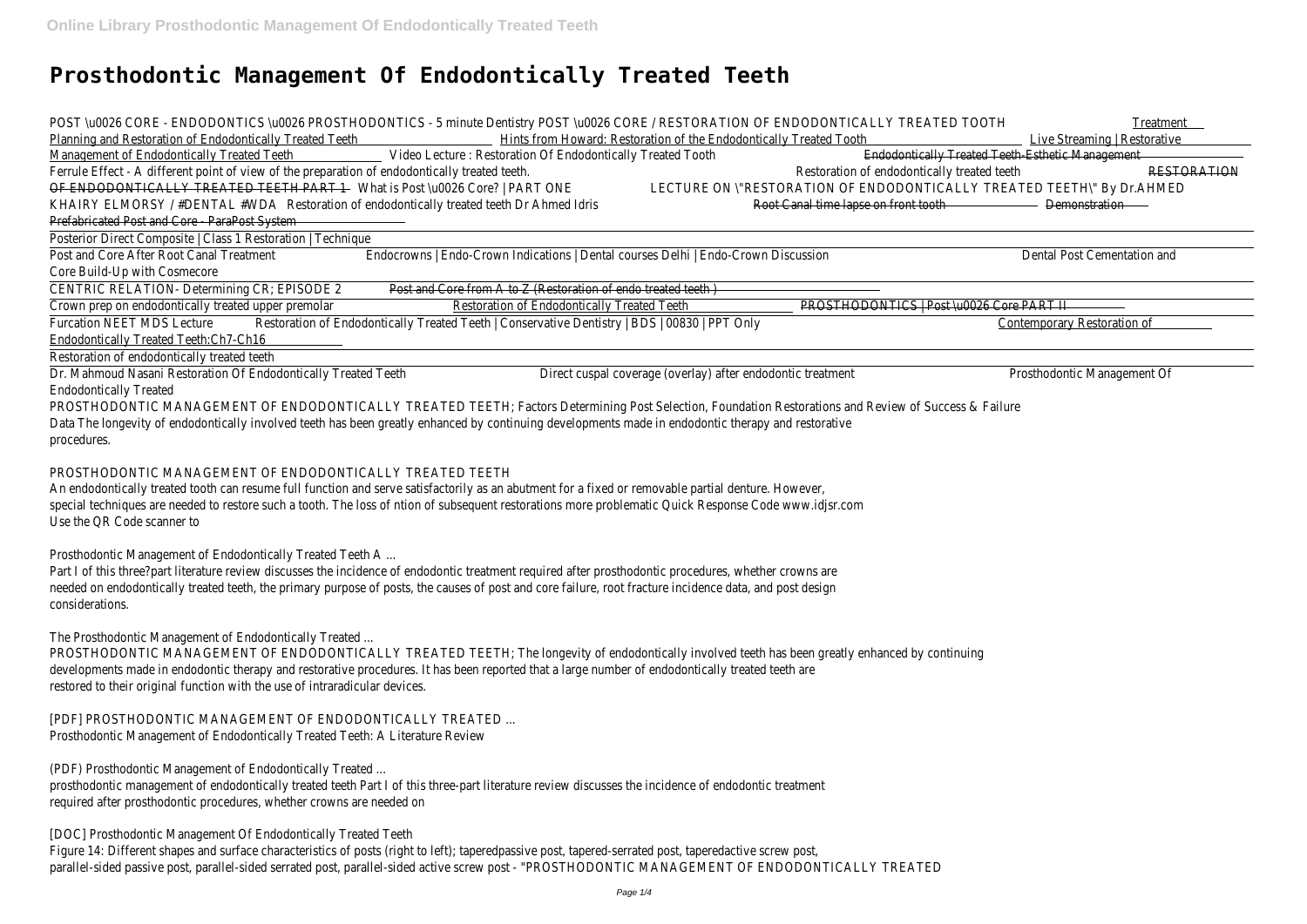# TEETH;"

### PROSTHODONTIC MANAGEMENT OF ENDODONTICALLY TREATED TEETH

The purpose of this study was to explore possible associations between prosthodontic, occlusal, endodontic, and periodontal factors and the endodontic status of endodontically treated teeth.

Prosthodontic Management of Endodontically Treated Teeth ...

Fingerprint Dive into the research topics of 'The Prosthodontic Management of Endodontically Treated Teeth: A Literature Review. Part III. Tooth Preparation Considerations'. Together they form a unique fingerprint.

The Prosthodontic Management of Endodontically Treated ...

Periodontal health is critical to the long term success of teeth that have been endodontically treated and restored. Periodontal condition must be assessed before endodontic treatment, and the effect of planned restoration on the attachment apparatus must be considered. Any structural defects of teeth should be considered that jeopardize coronal restoration. Extensive caries, tooth fracture, previous restoration, perforation and external resorption can destroy tooth structure at the level of ...

Managment of endodontically treated tooth / certified fixed ... Goodacre, Charles J.; Spolnik, Kenneth J. 1994-12-01 00:00:00 INDEX WORDS: endodontically treated teeth, posts and cores, incidence data PLETHORA OF articles have been written in the dental literature regarding the prosthodontic management of endodontically treated teeth. Many of these papers have discussed techniques of fabricating posts and cores, whereas others have presented clinical and laboratory data that help answer difficult questions regarding the best prosthodontic treatment for ...

Restoration of endodontically treated tooth/prosthodontic ...

• Steele et al ( J endod 1999:25;6) did an invitro study on the fracture strength of endodontically treated premolars and concluded that premolars with access openings or conservative MOD preparations can be restored to nearly normal cusp fracture values with dentine bonding and composite resin systems, but this strengthening may only be temporary. www.indiandentalacademy.com

The Prosthodontic Management of Endodontically Treated ...

Background: Endodontically treated teeth should be prosthodontically managed properly to add life to the teeth, and hence the main aim of this study was to explore awareness, attitude, and ...

# (PDF) EC DENTAL SCIENCE EC DENTAL SCIENCE Review Article ...

After endodontic therapy a tooth must be restored to functional and esthetic demands. Endodontically treated teeth which are to be used as abutments in prosthodontic reconstructions, must be judged carefully regarding their ability to withstand a higher load than a single tooth normally is exposed to. Keywords: Post, Core & Ferrule. References:

# Abstract - IDJSR

Introduction: The restoration of endodontically treated tooth is an essential aspect in dental practice, and its longevity has been dramatically enhanced by advanced development made in endodontic and prosthodontic restorative procedures and wide range of treatment option of varying complexity. A large number of endodontically treated teeth are restored to their original form and function with use of crown, bridge and most commonly intraarticular devices such as convention or prefabricated ...

# Welcome to ECronicon

A Novel Diagnostic and Prognostic Classification for the Clinical Management of Endodontically Treated Single Anterior Teeth - PubMed. The restoration of endodontically treated anterior teeth (ETAT) may pose a significant clinical challenge given the wide variety of therapeutic options available. Accurate analysis of the remaining tooth structure is critical in the diagnostic process, leading to selection of the proper treatment op ….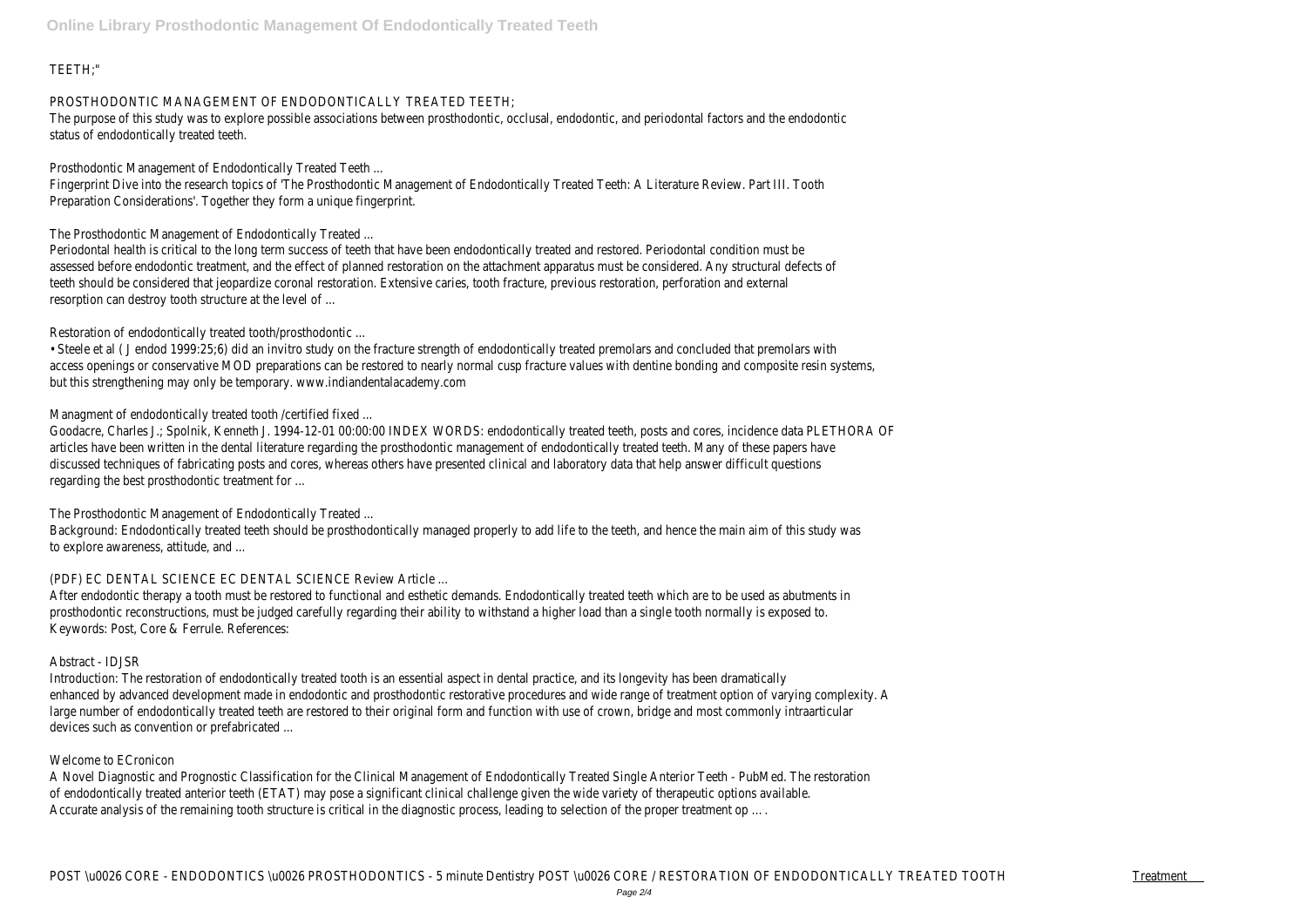| Planning and Restoration of Endodontically Treated Teeth                                              |                                                                                               | Hints from Howard: Restoration of the Endodontically Treated Tooth     | Live Streaming   Restorative                     |
|-------------------------------------------------------------------------------------------------------|-----------------------------------------------------------------------------------------------|------------------------------------------------------------------------|--------------------------------------------------|
| Management of Endodontically Treated Teeth Video Lecture: Restoration Of Endodontically Treated Tooth |                                                                                               |                                                                        | Endodontically Treated Teeth Esthetic Management |
| Ferrule Effect - A different point of view of the preparation of endodontically treated teeth.        |                                                                                               | Restoration of endodontically treated teeth                            | RESTORATION                                      |
| OF ENDODONTICALLY TREATED TEETH PART 1 What is Post \u0026 Core?   PART ONE                           |                                                                                               | LECTURE ON \"RESTORATION OF ENDODONTICALLY TREATED TEETH\" By Dr.AHMED |                                                  |
| KHAIRY ELMORSY / #DENTAL #WDA Restoration of endodontically treated teeth Dr Ahmed Idris              |                                                                                               | Root Canal time lapse on front tooth Demonstration                     |                                                  |
| Prefabricated Post and Core ParaPost System                                                           |                                                                                               |                                                                        |                                                  |
| Posterior Direct Composite   Class 1 Restoration   Technique                                          |                                                                                               |                                                                        |                                                  |
| Post and Core After Root Canal Treatment                                                              | Endocrowns   Endo-Crown Indications   Dental courses Delhi   Endo-Crown Discussion            |                                                                        | Dental Post Cementation and                      |
| Core Build-Up with Cosmecore                                                                          |                                                                                               |                                                                        |                                                  |
| CENTRIC RELATION- Determining CR; EPISODE 2                                                           | Post and Core from A to Z (Restoration of endo treated teeth)                                 |                                                                        |                                                  |
| Crown prep on endodontically treated upper premolar                                                   | Restoration of Endodontically Treated Teeth                                                   | PROSTHODONTICS   Post \u0026 Core PART II                              |                                                  |
| <b>Furcation NEET MDS Lecture</b>                                                                     | Restoration of Endodontically Treated Teeth   Conservative Dentistry   BDS   00830   PPT Only |                                                                        | Contemporary Restoration of                      |
| Endodontically Treated Teeth:Ch7-Ch16                                                                 |                                                                                               |                                                                        |                                                  |
| Restoration of endodontically treated teeth                                                           |                                                                                               |                                                                        |                                                  |

Part I of this three?part literature review discusses the incidence of endodontic treatment required after prosthodontic procedures, whether crowns are needed on endodontically treated teeth, the primary purpose of posts, the causes of post and core failure, root fracture incidence data, and post design considerations.

Dr. Mahmoud Nasani Restoration Of Endodontically Treated Teeth Direct cuspal coverage (overlay) after endodontic treatment Prosthodontic Management Of Endodontically Treated

[PDF] PROSTHODONTIC MANAGEMENT OF ENDODONTICALLY TREATED. Prosthodontic Management of Endodontically Treated Teeth: A Literature Review

PROSTHODONTIC MANAGEMENT OF ENDODONTICALLY TREATED TEETH; Factors Determining Post Selection, Foundation Restorations and Review of Success & Failure Data The longevity of endodontically involved teeth has been greatly enhanced by continuing developments made in endodontic therapy and restorative procedures.

### PROSTHODONTIC MANAGEMENT OF ENDODONTICALLY TREATED TEETH

An endodontically treated tooth can resume full function and serve satisfactorily as an abutment for a fixed or removable partial denture. However, special techniques are needed to restore such a tooth. The loss of ntion of subsequent restorations more problematic Quick Response Code www.idjsr.com Use the QR Code scanner to

Prosthodontic Management of Endodontically Treated Teeth A ...

The Prosthodontic Management of Endodontically Treated ...

PROSTHODONTIC MANAGEMENT OF ENDODONTICALLY TREATED TEETH; The longevity of endodontically involved teeth has been greatly enhanced by continuing developments made in endodontic therapy and restorative procedures. It has been reported that a large number of endodontically treated teeth are restored to their original function with the use of intraradicular devices.

(PDF) Prosthodontic Management of Endodontically Treated ...

prosthodontic management of endodontically treated teeth Part I of this three-part literature review discusses the incidence of endodontic treatment required after prosthodontic procedures, whether crowns are needed on

[DOC] Prosthodontic Management Of Endodontically Treated Teeth

Figure 14: Different shapes and surface characteristics of posts (right to left); taperedpassive post, tapered-serrated post, taperedactive screw post, parallel-sided passive post, parallel-sided serrated post, parallel-sided active screw post - "PROSTHODONTIC MANAGEMENT OF ENDODONTICALLY TREATED TEETH;"

# PROSTHODONTIC MANAGEMENT OF ENDODONTICALLY TREATED TEETH

The purpose of this study was to explore possible associations between prosthodontic, occlusal, endodontic, and periodontal factors and the endodontic status of endodontically treated teeth.

Live Streaming | Restorative ed Teeth Esthetic Management TED TEETH\" By Dr.AHMEI